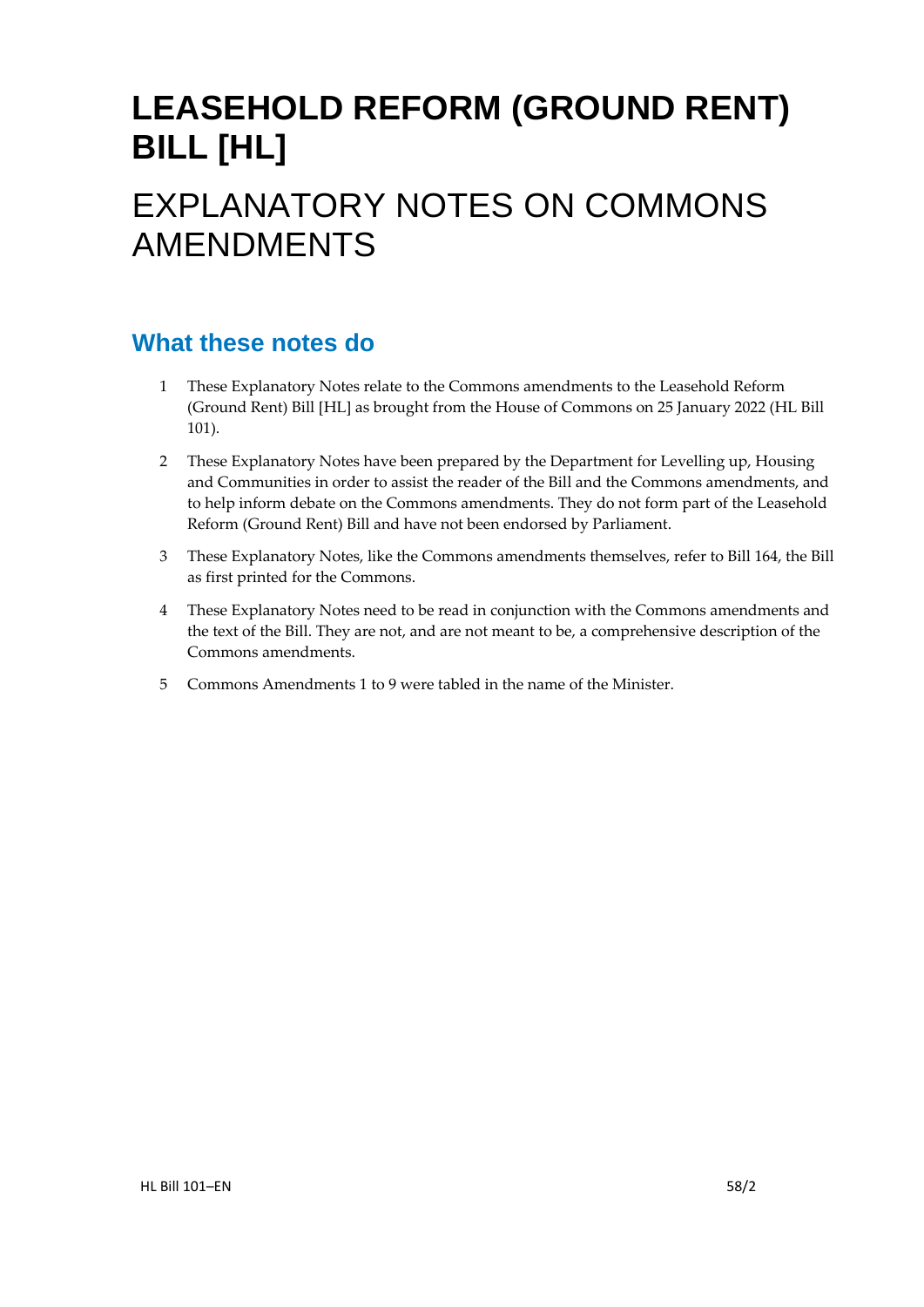## **Commentary on Commons amendments**

#### **Commons Amendments to Clause 1: Regulated leases**

#### Commons Amendment 1

6 This amendment would amend Clause 1 to refer to a new subsection (5).

#### Commons Amendment 2

7 This amendment would amend Clause 1, to include a new subsection (5). Where there is a deemed surrender and regrant of either a regulated lease or a pre-commencement lease, this subsection would disapply the general provision that a regulated lease is one for which a premium has been paid. This is intended to cover circumstances such as a variation to a lease to address a drafting error, where payment of a premium may not be required. This would ensure leases remain regulated by the Bill after such a variation.

#### **Commons Amendments to Clause 6: Permitted rent: leases replacing pre-commencement leases**

#### Commons Amendment 3

8 This amendment would amend Clause 6 to clarify that the permitted rent for non-statutory extensions of pre-commencement leases can apply to a replacement lease which includes some premises not demised by the pre-commencement lease (i.e. where there has been a deemed surrender and regrant to increase the demise property on a lease).

#### Commons Amendment 4

9 This amendment would amend Clause 6 to clarify that the permitted rent for non-statutory extensions of pre-commencement leases can apply to a replacement lease that does not extend beyond the end of the term of the pre-commencement lease. This includes a surrender and regrant of a lease where there is not a lease extension, such as to extend the extent of the demise of the property. Rent could continue to be charged at the existing rate on the balance of the term of the existing lease (but could not be increased), whilst any extension to the lease would be at a peppercorn rent.

#### Commons Amendment 5

10 This amendment would amend clause 6 to clarify subsection (5) which makes provision for a case where a lease that is itself a replacement lease is replaced and includes some premises not demised by the lease to which subsection (2) applied.

#### **Commons Amendment to Clause 8: Duty to Inform**

#### Commons Amendment 6

11 This amendment would remove Clause 8 from the Bill, which was inserted at Lords Report. This clause requires landlords to inform tenants of the changes introduced by this Bill before entering into renegotiation or extension of an existing lease if clauses of the Bill in relation to prohibited rent are not yet in force. It requires enforcement authorities to levy a financial penalty on a person who has breached the duty to inform between a minimum of £500 and a maximum of £30,000. This clause would apply during the period between Royal Assent and the commencement of the main provisions of the Bill.

*These Explanatory Notes relate to the Commons Amendments to the Leasehold Reform (Ground Rent) Bill [HL] as brought from the House of Commons on 25 January 2022 (HL Bill 101)*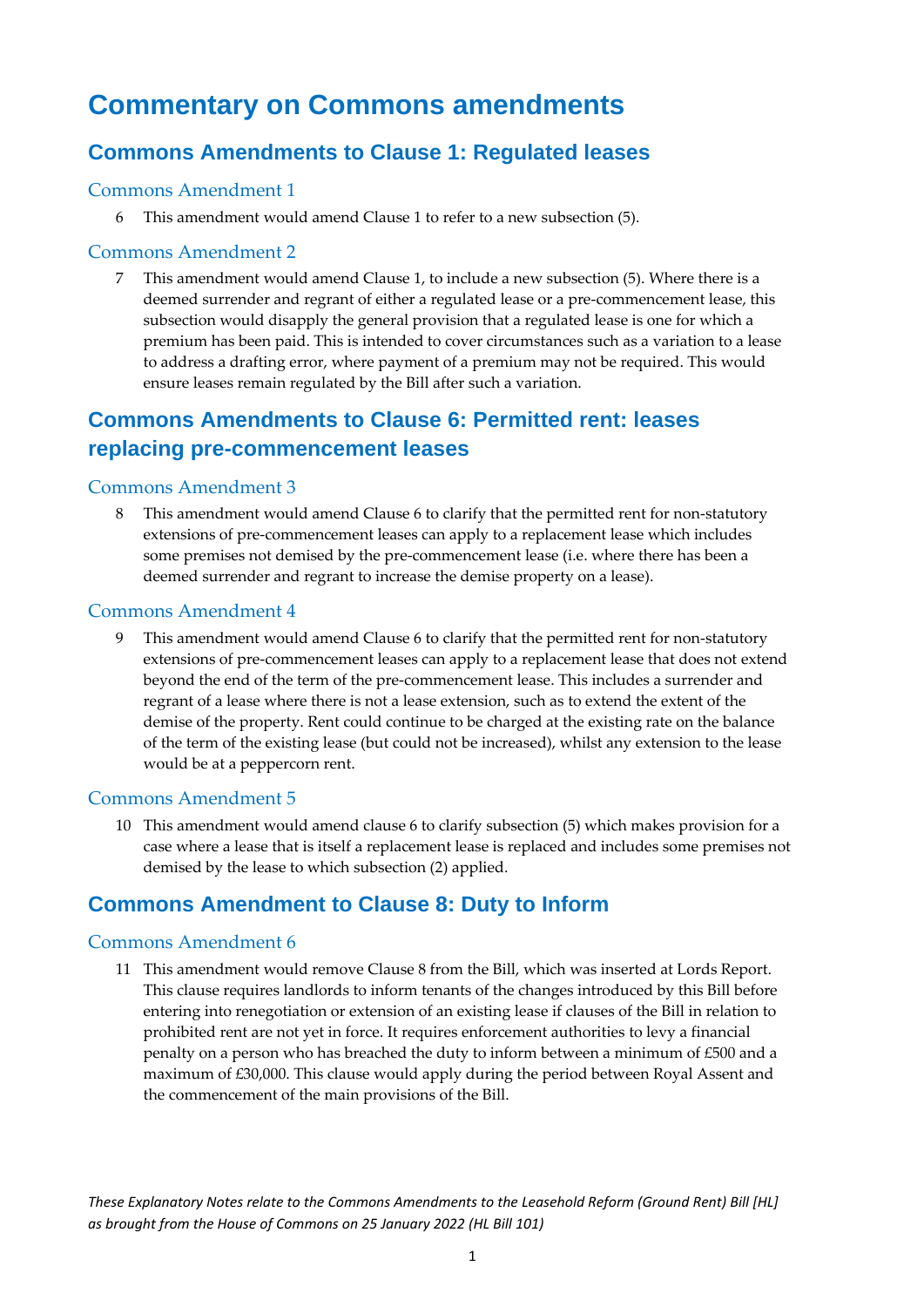### **Commons Amendment to Clause 23: Interpretation**

#### Commons Amendment 7

12 This amendment to Clause 23 would clarify the definition of a premium so that only 'pecuniary consideration', rather than 'any consideration in money or money's worth', is included. This is to ensure for example that market rent leases which include a 'repairing covenant' are not inadvertently restricted to a peppercorn.

#### **Commons Amendment to Clause 27: Short title**

#### Commons Amendment 8

13 This amendment to Clause 27 would remove the privilege amendment inserted in the Lords. The privilege amendment is inserted because the Bill started in the Lords and is intended for removal in the Commons.

#### **Commons Amendment to Schedule**

#### Commons Amendment 9

14 This amendment to the Schedule would clarify that where the financial proceeds from the issue of an enforcement penalty are greater than the costs to the enforcement authority incurred from, or associated with, carrying out enforcement functions under the Bill, or otherwise in relation to residential leasehold property, any excess penalty should be paid to the Secretary of State if the premises are in England, or to the Welsh Ministers if the premises are in Wales.